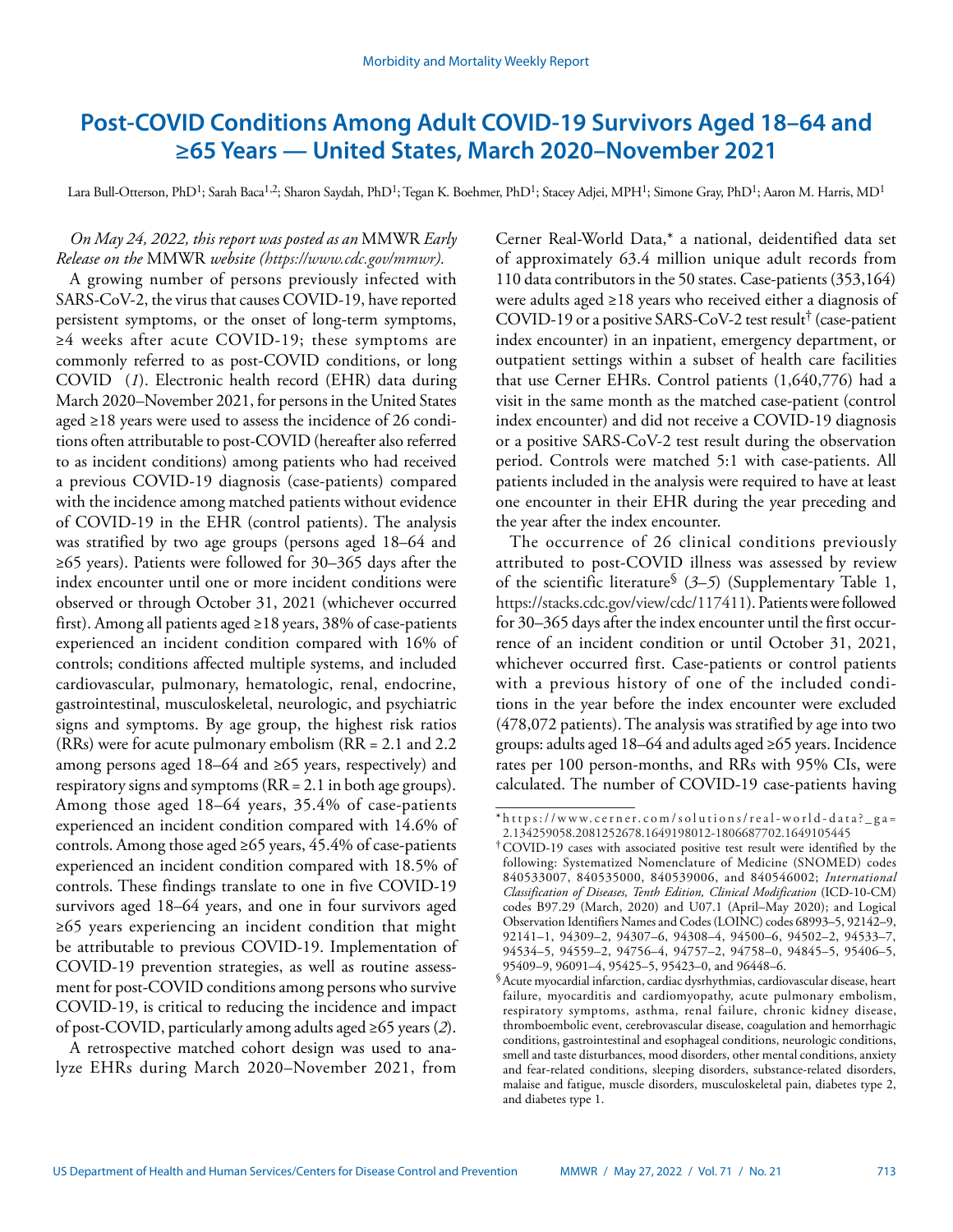experienced an incident condition was also estimated by age group.¶ Nonoverlapping CIs between age groups were considered statistically significant. Analyses were performed using RStudio Workbench (version 3.0; RStudio). This activity was reviewed by CDC and was conducted consistent with applicable federal law and CDC policy.\*\*

Among all patients aged  $\geq$ 18 years, 38.2% of case-patients and 16.0% of controls experienced at least one incident condition (Table). Among persons aged 18–64 years, 35.4% of case-patients and 14.6% of controls experienced at least one incident condition. Among persons aged ≥65 years, 45.4% of case-patients and 18.5% of controls experienced at least one incident condition. The absolute risk difference between the percentage of case-patients and controls who developed an incident condition was 20.8 percentage points for those aged 18–64 years and 26.9 percentage points for those aged ≥65 years. This finding translates to one in five COVID-19 survivors aged 18–64 years and one in four survivors aged ≥65 years experiencing an incident condition that might be attributable to previous COVID-19.

The most common incident conditions in both age groups were respiratory symptoms and musculoskeletal pain (Supplementary Table 2, [https://stacks.cdc.gov/view/](https://stacks.cdc.gov/view/cdc/117411) [cdc/117411\)](https://stacks.cdc.gov/view/cdc/117411). Among both age groups, the highest RRs were for incident conditions involving the pulmonary system, including acute pulmonary embolism (RR = 2.2 [patients aged ≥65 years] and 2.1 [patients aged 18–64 years]) and respiratory symptoms (RR = 2.1, both age groups) (Figure). Among patients aged ≥65 years, the risks were higher among case-patients than among controls for all 26 incident conditions, with RRs ranging from 1.2 (substance-related disorder) to 2.2 (acute pulmonary embolism). Among patients aged 18–64 years, the risks were higher among case-patients than among controls for 22 incident conditions, with RRs ranging from 1.1 (anxiety) to 2.1 (acute pulmonary embolism); no significant difference was observed for cerebrovascular disease or mental health conditions, such as mood disorders, other mental conditions, and substance-related disorders.

Differences by age group were noted. The RR for cardiac dysrhythmia was significantly higher among patients aged 18–64 years (RR = 1.7) compared with those aged ≥65 years (1.5). Similarly, the RR for musculoskeletal pain was higher among patients aged 18–64 years (1.6) than among those aged ≥65 years (1.4). Among case-patients, the RRs for 10 incident conditions was significantly higher among those aged ≥65 years than among those aged 18–64 years; these conditions were **TABLE. Percentage of adult COVID-19 case-patients and control patients with ≥1 post-COVID–attributable incident conditions and estimated number of COVID-19 survivors who will experience a post-COVID condition — United States, March 2020–November 2021**

| Age<br>group,<br>yrs | No. of patients<br>(column %) |                     | No. of patients with<br>$\geq$ 1 incident<br>condition<br>(column %*) |                   | Absolute                                 | No. of<br>COVID-19<br>survivors<br>with a |
|----------------------|-------------------------------|---------------------|-----------------------------------------------------------------------|-------------------|------------------------------------------|-------------------------------------------|
|                      | Case-<br>patients             | Control<br>patients | Case-<br>patients                                                     | Control           | risk<br>patients difference <sup>†</sup> | post-COVID<br>condition <sup>§</sup>      |
| $18 - 64$            | 254,345<br>(72.0)             | 1,051,588<br>(64.1) | 90.111<br>(35.4)                                                      | 154,011<br>(14.6) | 20.8                                     | 1/5                                       |
| >65                  | 98,819<br>(28.0)              | 589,188<br>(35.9)   | 44,840<br>(45.4)                                                      | 108,850<br>(18.5) | 26.9                                     | 1/4                                       |
| <b>Total</b>         | 353,164<br>(100)              | 1,640,776<br>(100)  | 134,951<br>(38.2)                                                     | 262,861<br>(16.0) | 22.2                                     | $1/4 - 5$                                 |

**\*** Percentage of COVID-19 case-patients or control patients with ≥1 incident condition divided by the total study COVID-19 cohort or control cohort row's age group total.

**†** Percentage point difference between COVID-19 case-patients and control patients (e.g., the value 20.8 is calculated as 35.4 minus 14.6).

§ Number of COVID-19 survivors who experienced a post-COVID condition estimated as the inverse of the absolute risk difference.

renal failure, thromboembolic events, cerebrovascular disease, type 2 diabetes, muscle disorders, neurologic conditions, and mental health conditions (including mood disorders, anxiety, other mental conditions, and substance-related disorders).

### **Discussion**

The findings from this analysis of a large EHR-based database of U.S. adults indicated that COVID-19 survivors were significantly more likely than were control patients to have incident conditions that might be attributable to previous COVID-19. One in five COVID-19 survivors aged 18–64 years and one in four survivors aged ≥65 years experienced at least one incident condition that might be attributable to previous COVID-19. Independent of age group, the highest RRs were for acute pulmonary embolism and respiratory symptoms.

These findings are consistent with those from several large studies that indicated that post-COVID incident conditions occur in 20%–30% of patients (*6*,*7*), and that a proportion of patients require expanded follow-up care after the initial infection. COVID-19 severity and illness duration can affect patients' health care needs and economic well-being (*8*). The occurrence of incident conditions following infection might also affect a patient's ability to contribute to the workforce and might have economic consequences for survivors and their dependents, particularly among adults aged 18–64 years (*5*). In addition, care requirements might place a strain on health services after acute illness in communities that experience heavy COVID-19 case surges.

COVID-19 survivors aged ≥65 years in this study were at increased risk for neurologic conditions, as well as for four of five mental health conditions (mood disorders, other

<sup>¶</sup> Calculated as the reciprocal of the absolute risk difference of COVID-19 case-patients and non–COVID-19 controls that experience at least one incident condition.

<sup>\*\*</sup> 45 C.F.R. part 46.102(l)(2), 21 C.F.R. part 56; 42 U.S.C. Sect. 241(d);

<sup>5</sup> U.S.C. Sect. 552a; 44 U.S.C. Sect. 3501 et seq.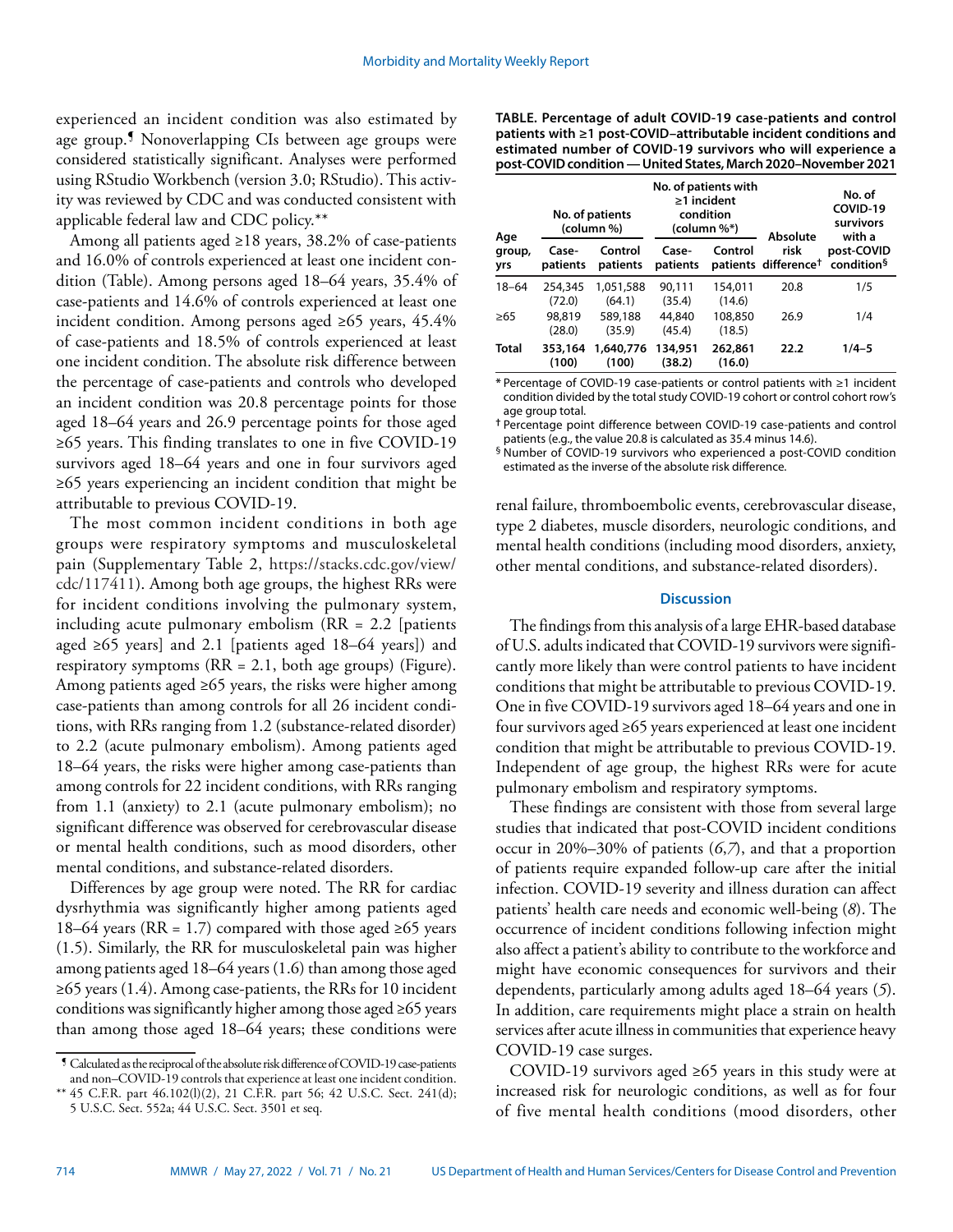



**Abbreviation:** GI = gastrointestinal.

Condition

\* With CIs indicated by error bars; some error bars are not visible because of small CIs.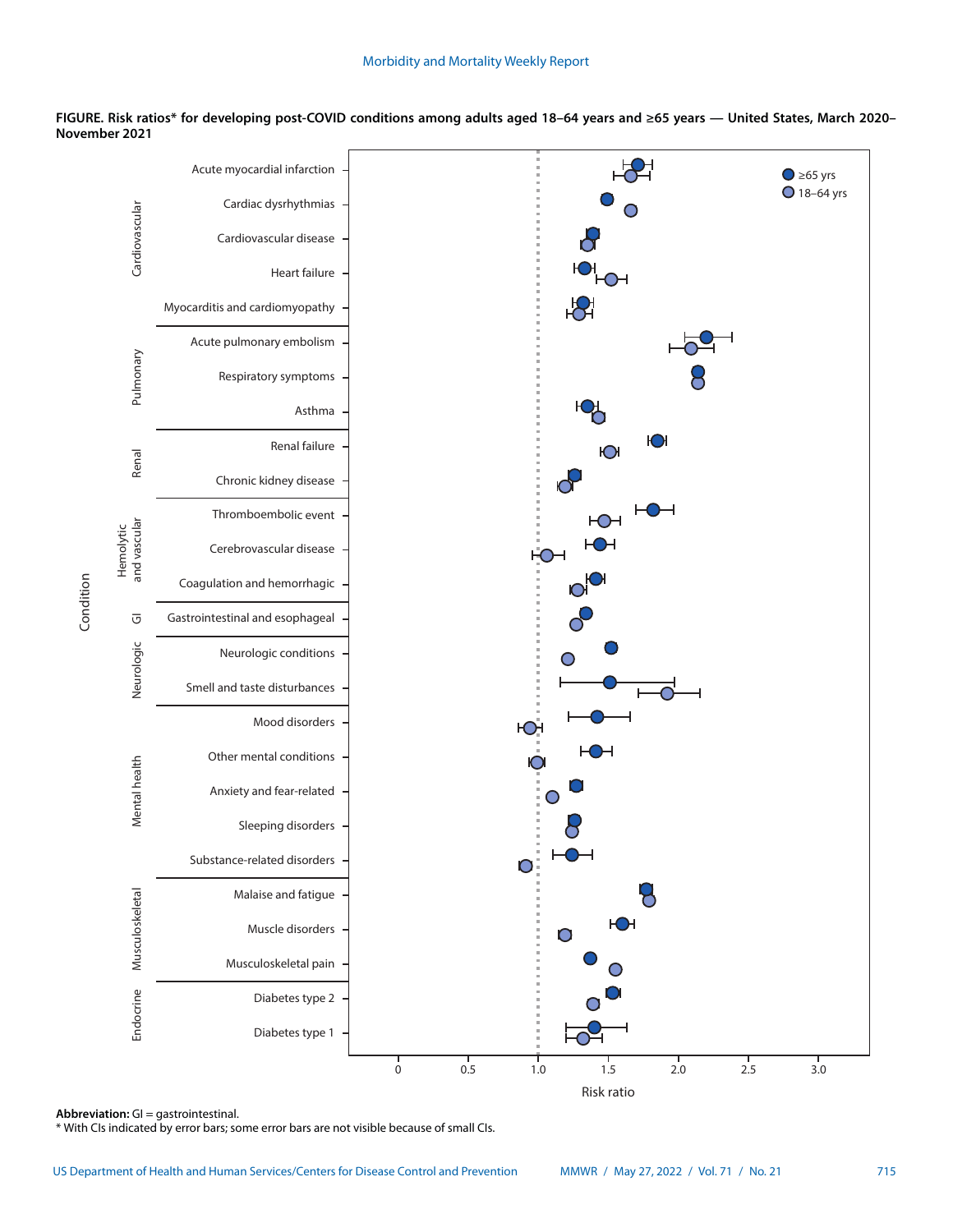#### **Summary**

#### What is already known about this topic?

As more persons are exposed to and infected by SARS-CoV-2, reports of patients who experience persistent symptoms or organ dysfunction after acute COVID-19 and develop post-COVID conditions have increased.

## What is added by this report?

COVID-19 survivors have twice the risk for developing pulmonary embolism or respiratory conditions; one in five COVID-19 survivors aged 18–64 years and one in four survivors aged ≥65 years experienced at least one incident condition that might be attributable to previous COVID-19.

#### What are the implications for public health practice?

Implementation of COVID-19 prevention strategies, as well as routine assessment for post-COVID conditions among persons who survive COVID-19, is critical to reducing the incidence and impact of post-COVID conditions, particularly among adults aged ≥65 years.

mental conditions, anxiety, and substance-related disorders). Neurocognitive symptoms have been reported to persist for up to 1 year after acute infection and might persist longer (*9*). Overall, 45.4% of survivors aged ≥65 years in this study had incident conditions. Among adults aged ≥65 years, who are already at higher risk for stroke and neurocognitive impairment, post-COVID conditions affecting the nervous system are of particular concern because these conditions can lead to early entry into supportive services or investment of additional resources into care (*10*).

The findings in this study are subject to at least five limitations. First, patient data were limited to those seen at facilities serviced by Cerner EHR network during January 2020–November 2021; therefore, the findings might not be representative of the entire U.S. adult population or of COVID-19 case patients infected with recent variants. Second, the incidence of new conditions after an acute COVID-19 infection might be biased toward a population that is seeking care, either as a follow-up to a previous complaint (including COVID-19) or for another medical complaint, which might result in a "sicker" control group leading to underestimation of observed risk. Third, COVID-19 vaccination status was not considered in this analysis, nor were potentially confounding factors (e.g., SARS-CoV-2 variant, sex, race, ethnicity, health care entity, or geographic region), because data were not available, were inconsistent, or included a high proportion of missing or unknown values; for example, data were not matched by data contributors, so controls were not necessarily from the same health care entity or region of the country. Differences between the groups might influence the risks associated with survival from COVID-19 and incident conditions, which require further study. Fourth, *International Classification of Disease, Tenth Revision,* 

*Clinical Modification* (ICD-10-CM) codes were used to identify COVID-19 case-patients, and misclassification of controls is possible. However, the inclusion of laboratory data to identify case-patients and exclude controls helped to limit the potential for such misclassification. Finally, the study only assessed conditions thought to be attributable to COVID-19 or post-COVID illness, which might have biased RRs away from the null. For example, clinicians might have been more likely to document possible post-COVID conditions among case-patients. In addition, because several conditions examined are also risk factors for moderate to severe COVID-19, it is possible that case-patients were more likely to have had an existing condition that was not documented in their EHR during the year preceding their COVID-19 diagnosis, resulting in overestimated risk for this group.

As the cumulative number of persons ever having been infected with SARS-CoV-2 increases, the number of survivors suffering post-COVID conditions is also likely to increase. Therefore, implementation of COVID-19 prevention strategies, as well as routine assessment for post-COVID conditions among persons who survive COVID-19, is critical to reducing the incidence and impact of post-COVID conditions, particularly among adults aged ≥65 years (*2*). These findings can increase awareness for post-COVID conditions and improve post-acute care and management of patients after illness. Further investigation is warranted to understand the pathophysiologic mechanisms associated with increased risk for post-COVID conditions, including by age and type of condition.

Corresponding author: Lara Bull-Otterson, [lbull@cdc.gov.](mailto:lbull@cdc.gov)

All authors have completed and submitted the International Committee of Medical Journal Editors form for disclosure of potential conflicts of interest. No potential conflicts of interest were disclosed.

#### **References**

- 1. CDC. Long COVID or post-COVID conditions. Atlanta, GA: US Department of Health and Human Services, CDC; 2022. Accessed April 22, 2022. [https://www.cdc.gov/coronavirus/2019-ncov/long-term](https://www.cdc.gov/coronavirus/2019-ncov/long-term-effects/index.html)[effects/index.html](https://www.cdc.gov/coronavirus/2019-ncov/long-term-effects/index.html)
- 2. Antonelli M, Penfold RS, Merino J, et al. Risk factors and disease profile of post-vaccination SARS-CoV-2 infection in UK users of the COVID Symptom Study app: a prospective, community-based, nested, casecontrol study. Lancet Infect Dis 2022;22:43-55. [PMID:34480857](https://pubmed.ncbi.nlm.nih.gov/34480857/) [https://doi.org/10.1016/S1473-3099\(21\)00460-6](https://doi.org/10.1016/S1473-3099(21)00460-6)
- 3. Al-Aly Z, Xie Y, Bowe B. High-dimensional characterization of postacute sequelae of COVID-19. Nature 2021;594:259–64. [PMID:33887749](https://www.ncbi.nlm.nih.gov/entrez/query.fcgi?cmd=Retrieve&db=PubMed&list_uids=33887749&dopt=Abstract) <https://doi.org/10.1038/s41586-021-03553-9>
- 4. Cohen K, Ren S, Heath K, et al. Risk of persistent and new clinical sequelae among adults aged 65 years and older during the post-acute phase of SARS-CoV-2 infection: retrospective cohort study. BMJ 2022;376:e068414[. PMID:35140117](https://www.ncbi.nlm.nih.gov/entrez/query.fcgi?cmd=Retrieve&db=PubMed&list_uids=35140117&dopt=Abstract) [https://doi.org/10.1136/](https://doi.org/10.1136/bmj-2021-068414) [bmj-2021-068414](https://doi.org/10.1136/bmj-2021-068414)

<sup>&</sup>lt;sup>1</sup>CDC COVID-19 Emergency Response Team; <sup>2</sup>GAP Solutions, Inc., Herndon, Virginia.